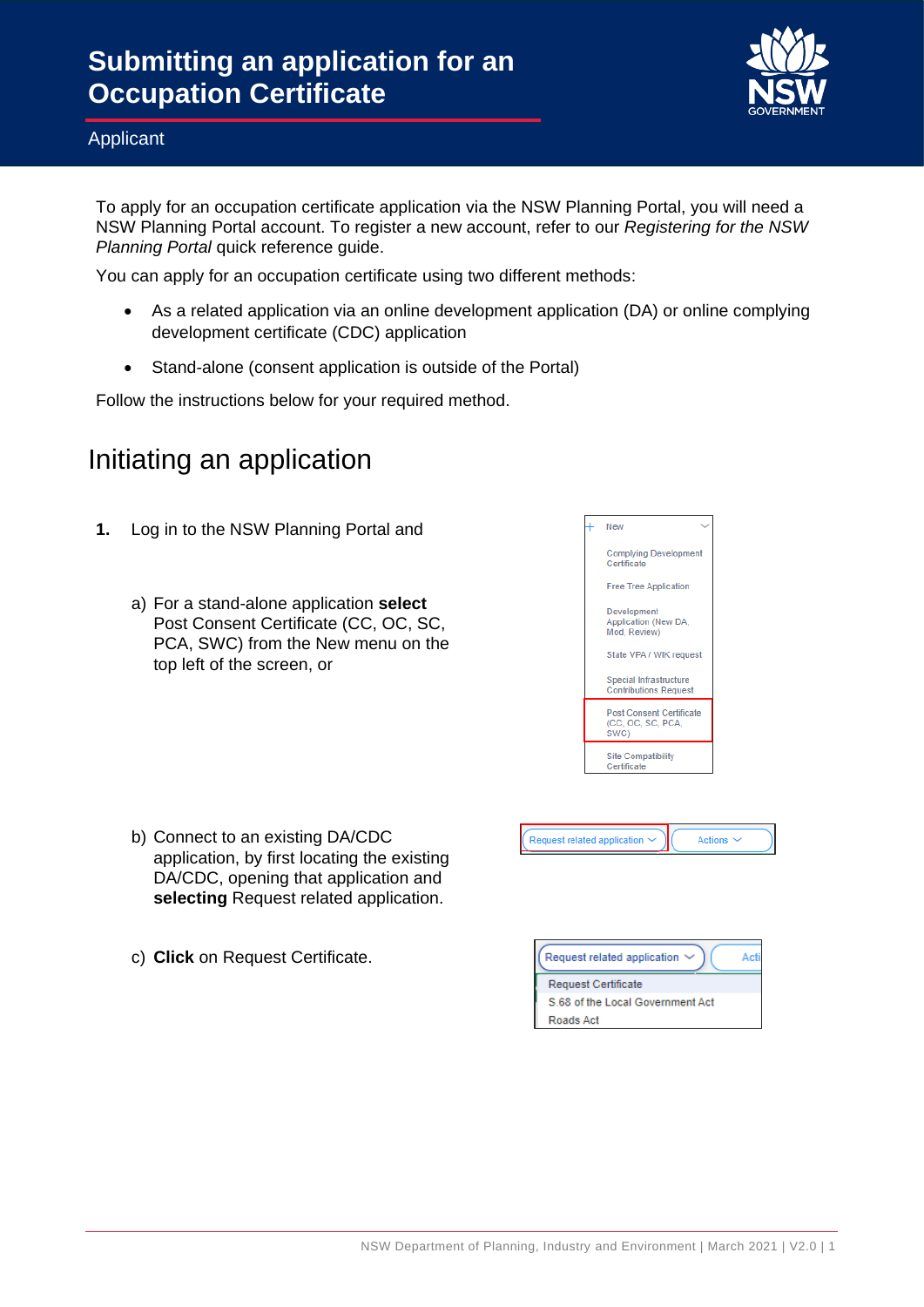

#### Applicant

**2. Select** Occupation certificate from the list of options.

| Select the certificate action you would like to apply for<br>Subdivision certificate |
|--------------------------------------------------------------------------------------|
| Construction certificate                                                             |
| <b>Principal Certifier appointment</b>                                               |
| Occupation certificate                                                               |
| Subdivision works certificate                                                        |

**3. Select** the Class of development.

| Class of development* |         |                                                  |
|-----------------------|---------|--------------------------------------------------|
|                       |         | The development comprises the following Building |
|                       |         | Class 1a What is this?                           |
|                       |         | Class 1b What is this?                           |
|                       | Class 2 | What is this?                                    |
|                       | Class 3 | What is this?                                    |

**4. Select** whether the application is for the full development or part of the development.

| Select the type of certificate you wish to apply for *<br>Certificate for the full development |
|------------------------------------------------------------------------------------------------|
| ◯ Certificate for part of the development                                                      |

**Note:** If your application is linked to a CDC or DA you may not have to complete some of the following steps but will be prompted instead to review the approval information.

**5. Select** the approval type this certificate application relates to from the options available.

| Which approval type is this certificate in relation to? *<br>Development Application consent (DA) |
|---------------------------------------------------------------------------------------------------|
| ◯ Complying Development Certificate (CDC)                                                         |
| ◯ State determined (SSI / SSD)                                                                    |

**6. Enter** the consent application reference number.

Please enter DA number of the approval which is related to this certificate application

**7. Indicate** if the consent application was applied for via the NSW Planning Portal (for DA and CDC only). If yes, **enter** the Portal Application Number (PAN) reference.

Was the DA applied for via the NSW Planning Portal?  $\bigcirc$  Yes

 $\bigcap$  No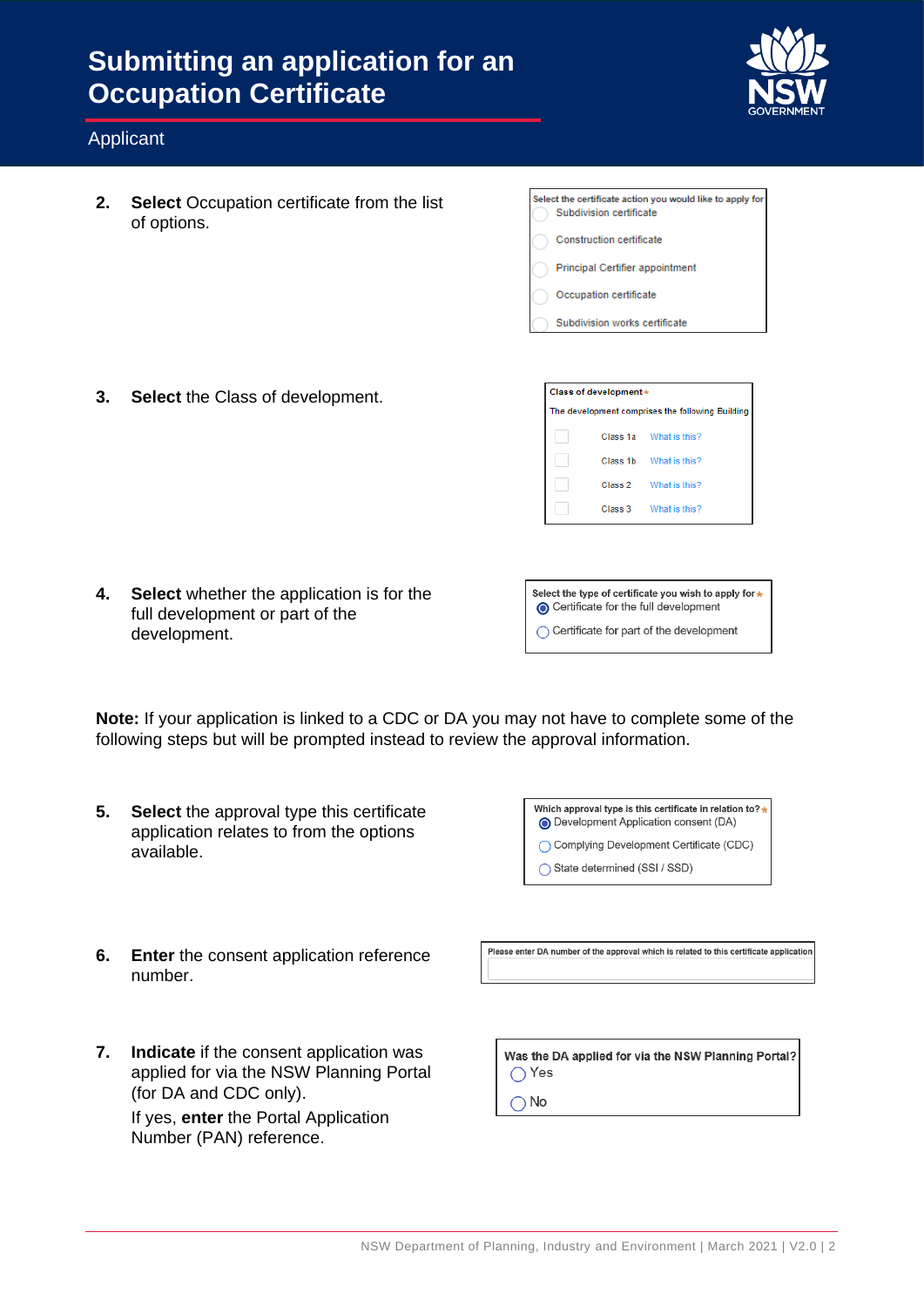

#### Applicant

**8. Indicate** whether the consent application has been determined.

If Yes, **enter** the date of determination.

| Has the DA been determined? $\star$<br>Yes |
|--------------------------------------------|
| No                                         |
| Date of determination of the DA Case       |
| m                                          |

**9. Enter** the relevant street address or lot/section number/plan for the OC application.

Once the address has been located by the system, **click** on the Primary address box. Enter address 2 BELMONT STREET SUTHERLAND 2232

> Enter Lot/Section Number/Plan e.g. 4/-/DP1044304

| Street address                                 | LGA          | Lot/Section/Plan       | <b>Primary address?</b> |
|------------------------------------------------|--------------|------------------------|-------------------------|
| 2 BELMONT STREET SUTHERLAND<br>SUTHERLAND 2232 | <b>SHIRE</b> | $11$ ---- $1$ DP527333 |                         |

**10.** The information under the Related approval section will be automatically populated from the information submitted on the DA.

| <b>Related approval</b>                                                                                                                  |
|------------------------------------------------------------------------------------------------------------------------------------------|
| Which approval type is this certificate in relation to?<br>Development Application consent (DA)                                          |
| Which approval type is this certificate in relation to? $\bullet$<br>Development Application consent (DA)                                |
| Please enter DA number of the approval which is related to this certificate application (please include the DA prefix)<br><b>DA77777</b> |
| Was the DA applied for via the NSW Planning Portal?<br>Yes                                                                               |
| Please provide portal application number (PAN)<br>                                                                                       |
| <b>PAN-881</b>                                                                                                                           |
| Has the DA been determined?<br>Yes                                                                                                       |

**11. Confirm** the correct address is selected.

| Street address                                 | LGA   | Lot/Section/Plan     | Primary address?         |
|------------------------------------------------|-------|----------------------|--------------------------|
| 2 BELMONT STREET SUTHERLAND<br>SUTHERLAND 2232 | SHIRE | $11$ -- $1$ DP527333 | $\overline{\mathcal{A}}$ |

**Note:** The planning controls affecting the property can be viewed by clicking on the arrow toward the bottom of the screen.

| Planning controls affecting property    |                                                |  |  |
|-----------------------------------------|------------------------------------------------|--|--|
| $\vee$ 2 BELMONT STREET SUTHERLAND 2232 |                                                |  |  |
| <b>Summary of planning controls</b>     |                                                |  |  |
| <b>Land Application LEP</b>             | Sutherland Shire Local Environmental Plan 2015 |  |  |
| Land Zoning                             | R2: Low Density Residential                    |  |  |
| Height of Building                      | 8.5 <sub>m</sub>                               |  |  |
| Floor Space Ratio (n:1)                 | 0.55:1                                         |  |  |
| Minimum Lot Size                        | $550 \; \mathrm{m}^2$                          |  |  |
| Heritage                                | NA                                             |  |  |
| <b>Local Provisions</b>                 | Minimum Landscape Area                         |  |  |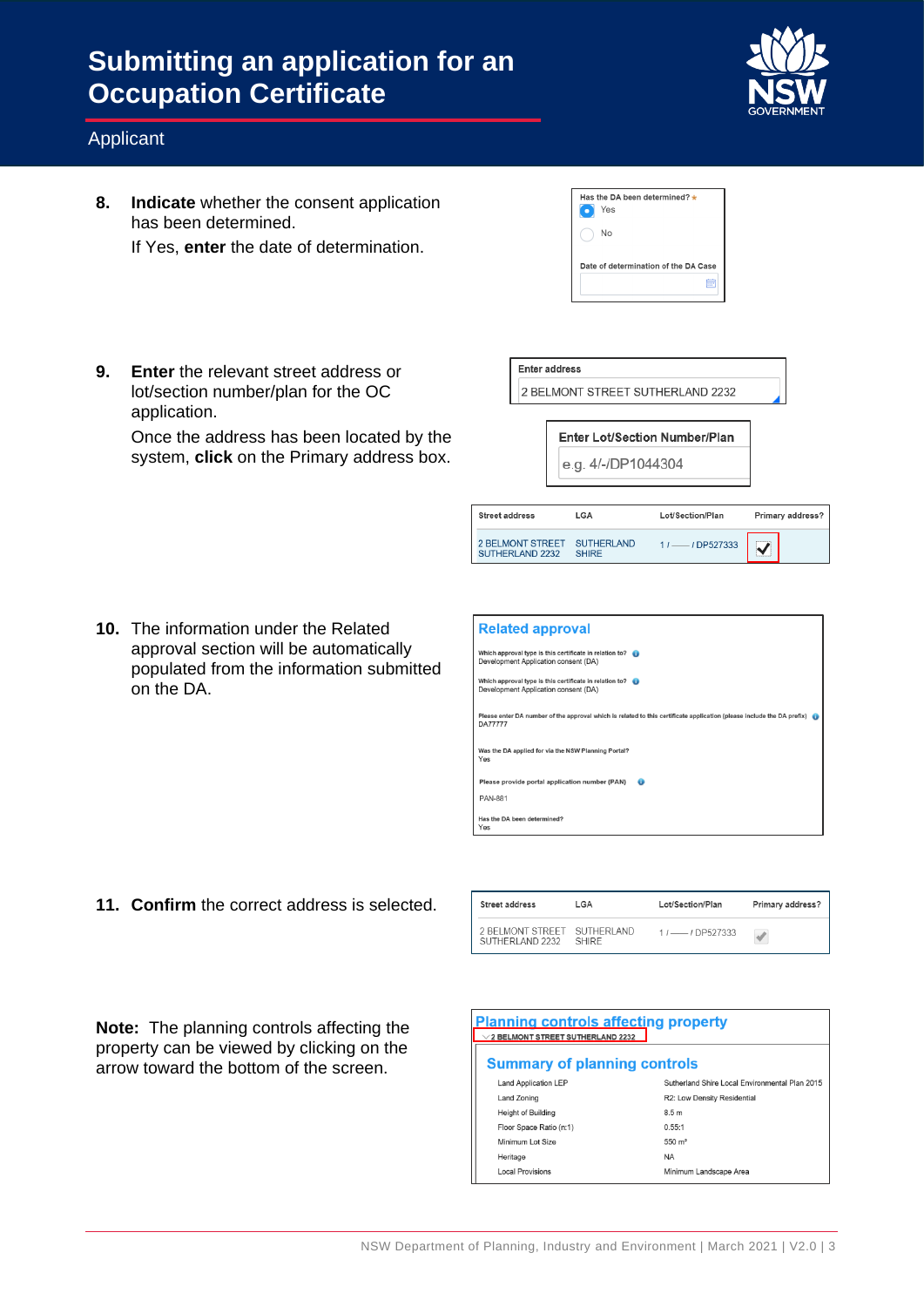

**Note**: The following tabs need to be completed step-by-step, starting with Contact Details.



# Capturing Contact Details

When an application is linked to an online DA or CDC, the majority of the information is prepopulated from the consent application. You will be required to review and update where necessary.

**13. Review** the applicant details and ensure the information is correct. You may update or edit this information where necessary.

| <b>Applicant details</b><br>Please enter the contact details of the applicant for this application.<br>Please note that the nominated personi company is the legal applicant for the application. The applicant must be the property owner or a person with benefit of the consent |                    |               |
|------------------------------------------------------------------------------------------------------------------------------------------------------------------------------------------------------------------------------------------------------------------------------------|--------------------|---------------|
| Title +<br>Mr<br>$\checkmark$                                                                                                                                                                                                                                                      |                    |               |
| First given name *                                                                                                                                                                                                                                                                 | Other given name/s | Family name * |
| applicant                                                                                                                                                                                                                                                                          |                    | applicant     |
| Contact number                                                                                                                                                                                                                                                                     | Email +            |               |
| 0404040404                                                                                                                                                                                                                                                                         | newda@yopmail.com  |               |
| Addresse                                                                                                                                                                                                                                                                           |                    |               |
| 2 BELMONT STREET SUTHERLAND 2232                                                                                                                                                                                                                                                   |                    |               |

**14. Indicate** if you are applying on behalf of a company.



If you answered Yes

- **Search** for the company by choosing an operator, ACN, ABN, or Name
- **Enter** the search term in the search field
- **Click** the search icon
- **Select** a result from the list provided
- **15. Indicate** who owns the development site.

| $ACN$ $\vee$<br>Enter here and search | Search | Not found? Please select the checkbox to enter details manually. |
|---------------------------------------|--------|------------------------------------------------------------------|
| Name                                  |        |                                                                  |
|                                       |        |                                                                  |
| $ABN +$                               |        |                                                                  |
|                                       |        |                                                                  |
| ACN                                   |        |                                                                  |
|                                       |        |                                                                  |
| <b>Trading Name</b>                   |        |                                                                  |
|                                       |        |                                                                  |

| Who owns the development site? $\ast$                                         |
|-------------------------------------------------------------------------------|
| I am the sole owner of the development site                                   |
| There are multiple owners of the development site and I am one of them        |
| There are one or more owners of the development site and I am NOT one of them |

A company, business, government entity or other similar body owns the development site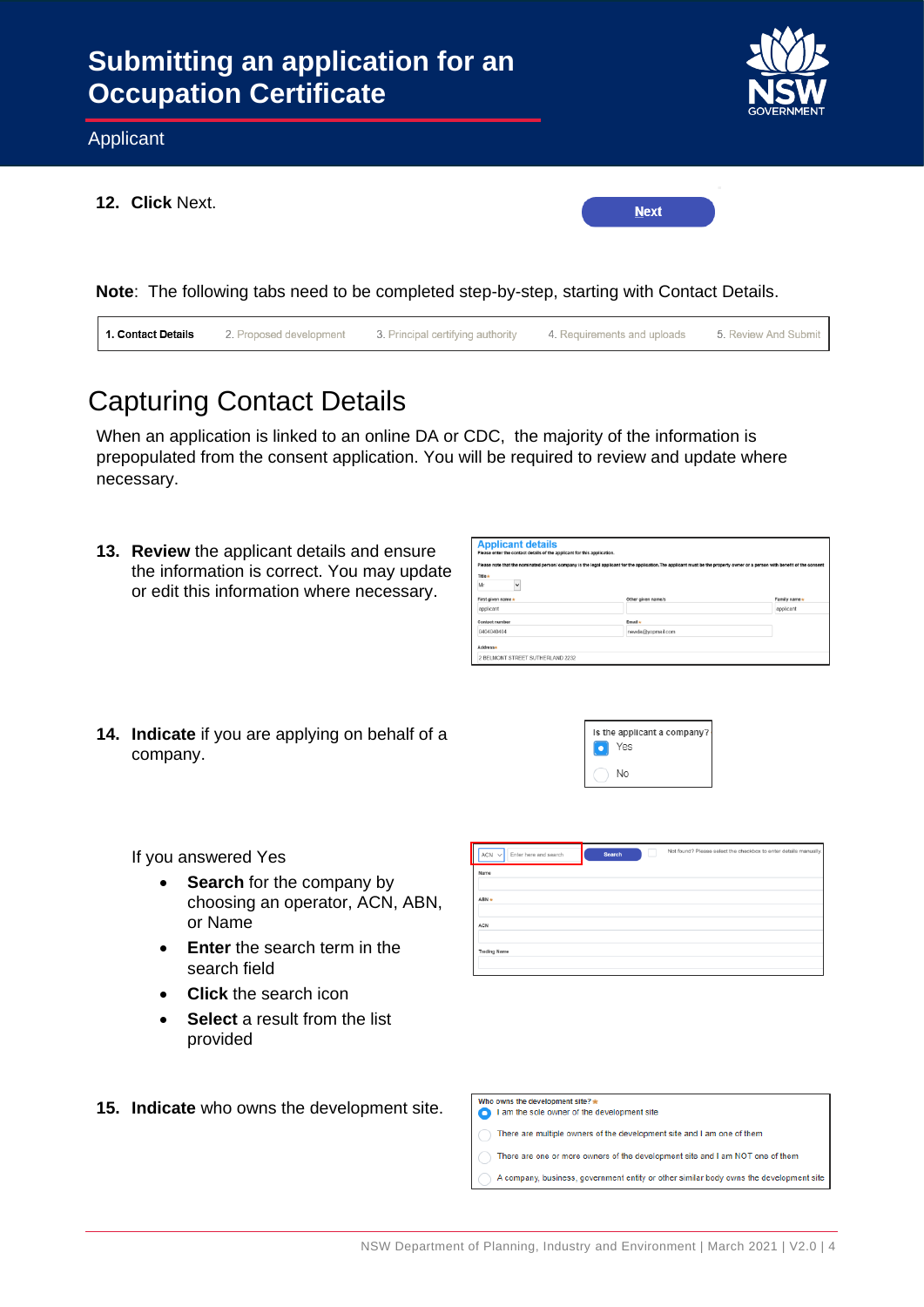

#### Applicant

**Note**: Depending on the selection made on the previous step, further information may be required to be entered.

**16. Select** who will be doing the building, for example, Licenced Builder.

| Who is doing the building work?<br>C Licensed Builder |
|-------------------------------------------------------|
| ◯ Owner Builder                                       |

#### **17. Enter** the Builder details for Principal Contractor details.

| <b>Builder details or Principal Contractor</b><br>Title *<br>Please Select ▼ |                    |              |
|------------------------------------------------------------------------------|--------------------|--------------|
| First given name $\star$                                                     | Other given name/s | Family name* |
|                                                                              |                    |              |
| Contact number                                                               | Email *            |              |
| Mobile number preferred                                                      |                    |              |
|                                                                              |                    |              |
| Address*                                                                     |                    |              |
|                                                                              |                    |              |
| Licence number or Permit number (in the case of an owner builder) *          |                    |              |
|                                                                              |                    |              |
|                                                                              |                    |              |

**18. Indicate** whether there are any security or site conditions which may impact the inspection, for example, locked gates or animals.

| Are there any security or site conditions which may impact on the person undertaking the inspection? |
|------------------------------------------------------------------------------------------------------|
| $\bigcap$ Yes                                                                                        |
| $\odot$ No                                                                                           |

**19. Enter** the relevant payer details for fees payable for assessment, inspection and related costs in issuing this certificate.

| <b>Payer details</b><br>Fee payment for the assessment, inspection and related costs in issuing this certificate will be made by: @ |                    |              |
|-------------------------------------------------------------------------------------------------------------------------------------|--------------------|--------------|
| Title $\star$<br>Please Select                                                                                                      |                    |              |
| First given name *                                                                                                                  | Other given name/s | Family name* |
|                                                                                                                                     |                    |              |
| Contact number                                                                                                                      | Email *            |              |
| Mobile number preferred                                                                                                             |                    |              |
| Billing address *                                                                                                                   |                    |              |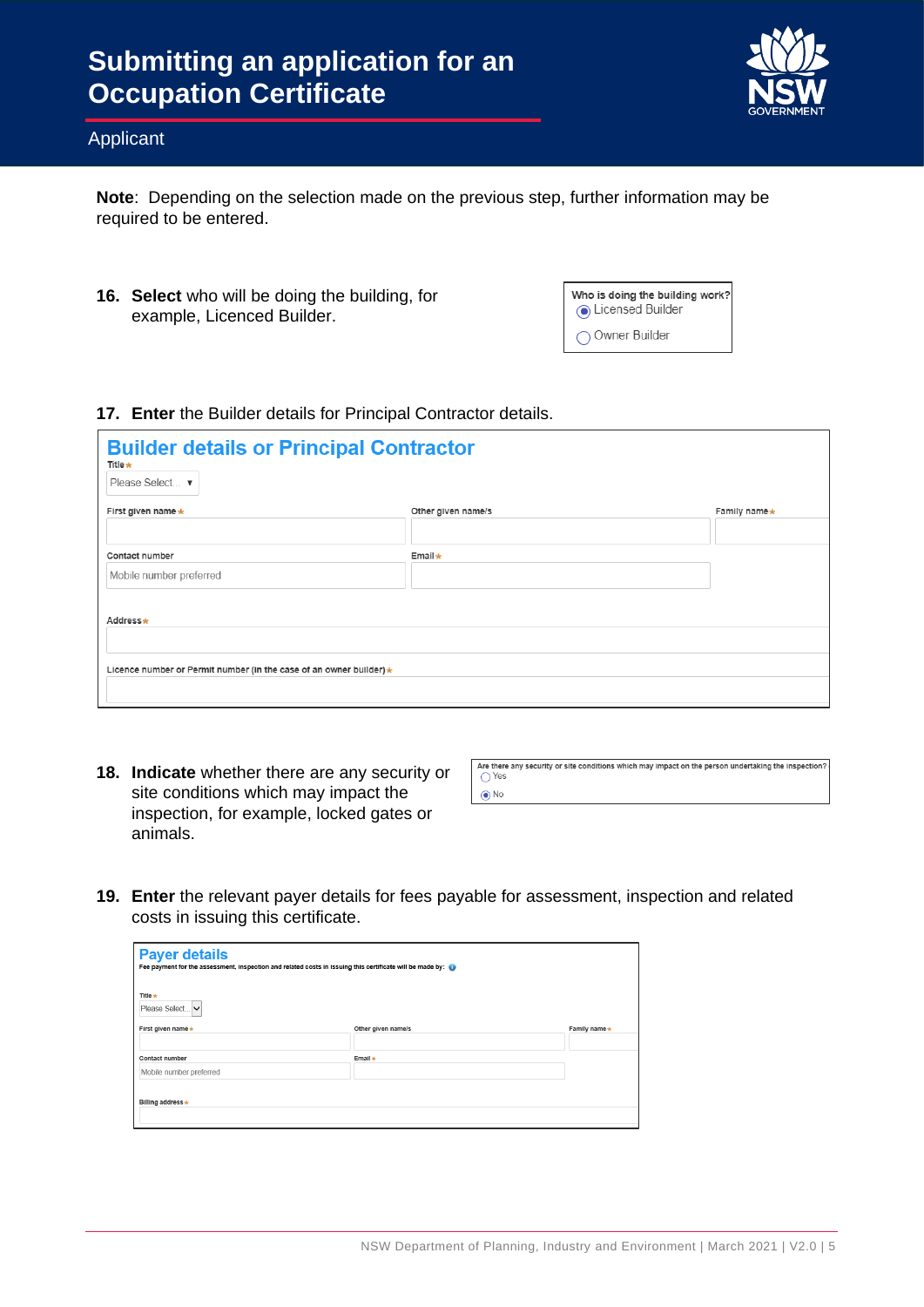

#### Applicant

**20. Enter** Developer details. This is not a mandatory field.

| <b>Developer details</b>                            |        |       |
|-----------------------------------------------------|--------|-------|
| <b>ACN</b><br>Enter here and search<br>$\checkmark$ | Search | Clear |
| ARN                                                 | ACN    |       |
|                                                     |        |       |
| Name                                                |        |       |

**21. Click** Save and continue.



**Note**: The next tab is Proposed development and consists of information relating to the development.

| 1. Contact Details | 2. Proposed development | 3. Principal certifying authority 4. Requirements and uploads 5. Review And Submit |  |
|--------------------|-------------------------|------------------------------------------------------------------------------------|--|
|                    |                         |                                                                                    |  |

### Capturing Proposed development details

**22. Select** the type of development from the list provided.

| Type of development <sub>*</sub> |               |  |
|----------------------------------|---------------|--|
| Dwelling                         | What is this? |  |
| Secondary dwelling               | What is this? |  |
| Semi-attached dwelling           | What is this? |  |
| Dual occupancy                   | What is this? |  |

**23. Enter** the Class(es) of building under the Building Code of Australia.

| Class of development*                                 |  |                        |  |
|-------------------------------------------------------|--|------------------------|--|
| The development comprises the following Building Code |  |                        |  |
|                                                       |  | Class 1a What is this? |  |
|                                                       |  | Class 1b What is this? |  |
|                                                       |  | Class 2 What is this?  |  |

**24. Enter** a detailed description for the development.

Please provide a detailed description of the development \* Demolition of existing building and construction of new single story dwelling.

**25. Click** Save and continue.

**Save and continue**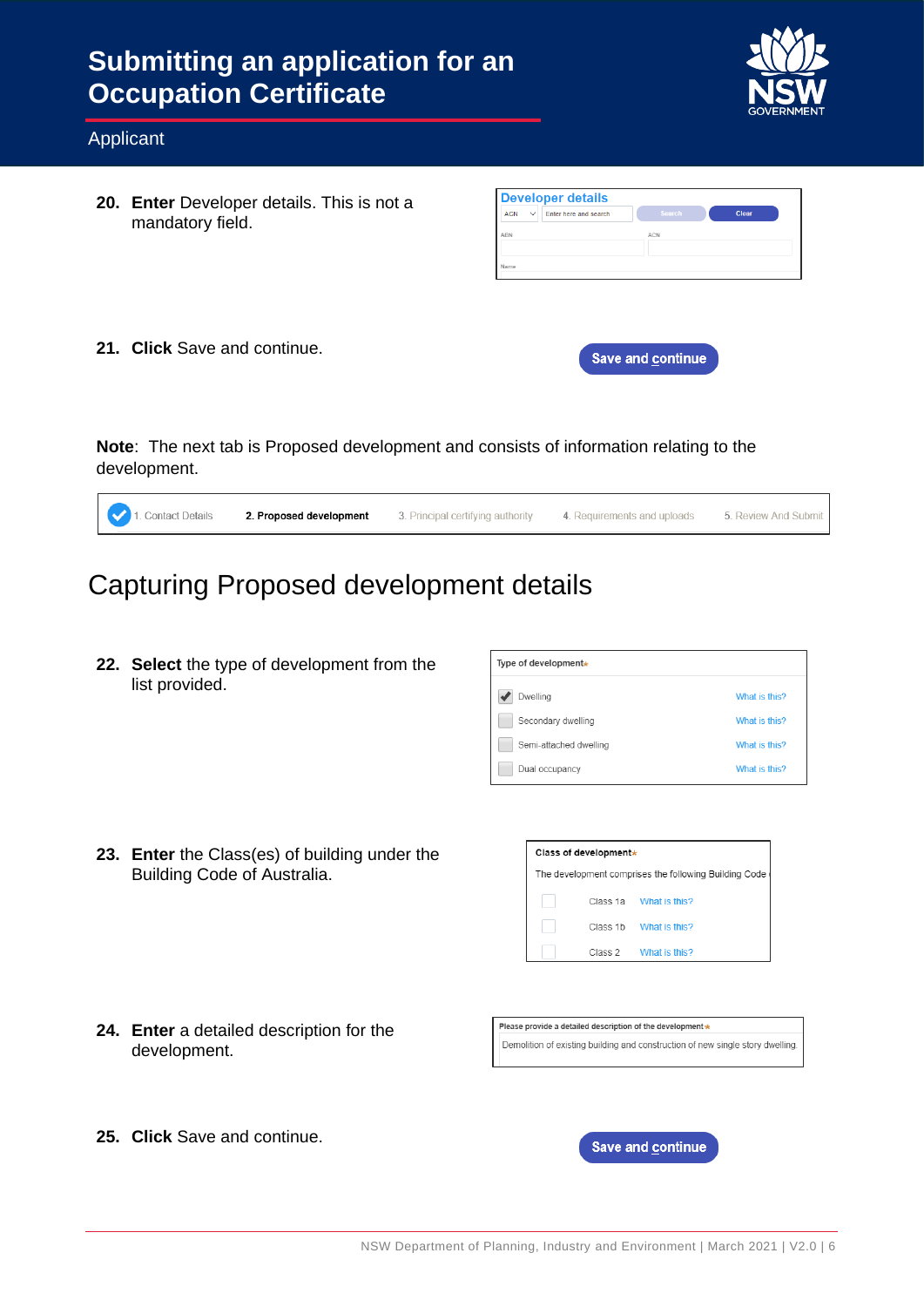

#### Applicant

**Note**: The next tab is Principal certifying authority details.



### Capturing Principal Certifier details **26. Enter** the certifier name. If the certifier is a **Principal Certifier** council certifier, enter the council name. Enter the name of the nominated Principal Certifier of your choice. **27. Click** Save and continue. **Save and continue**

**Note**: The next tab is the Requirements and uploads section.



### Uploading documentation

- **28. Click** Upload.
- **29. Click** select files to search for file and once selected, **click** on the Attach button.

**Note:** You can also use the drag and drop feature to attach files.

| <b>Attach Documents</b> |                          |               |
|-------------------------|--------------------------|---------------|
|                         |                          |               |
|                         |                          |               |
|                         | Drag and drop files here |               |
|                         | or<br>Select file(s)     |               |
|                         |                          |               |
| Cancel                  |                          | <b>Attach</b> |

**Upload**